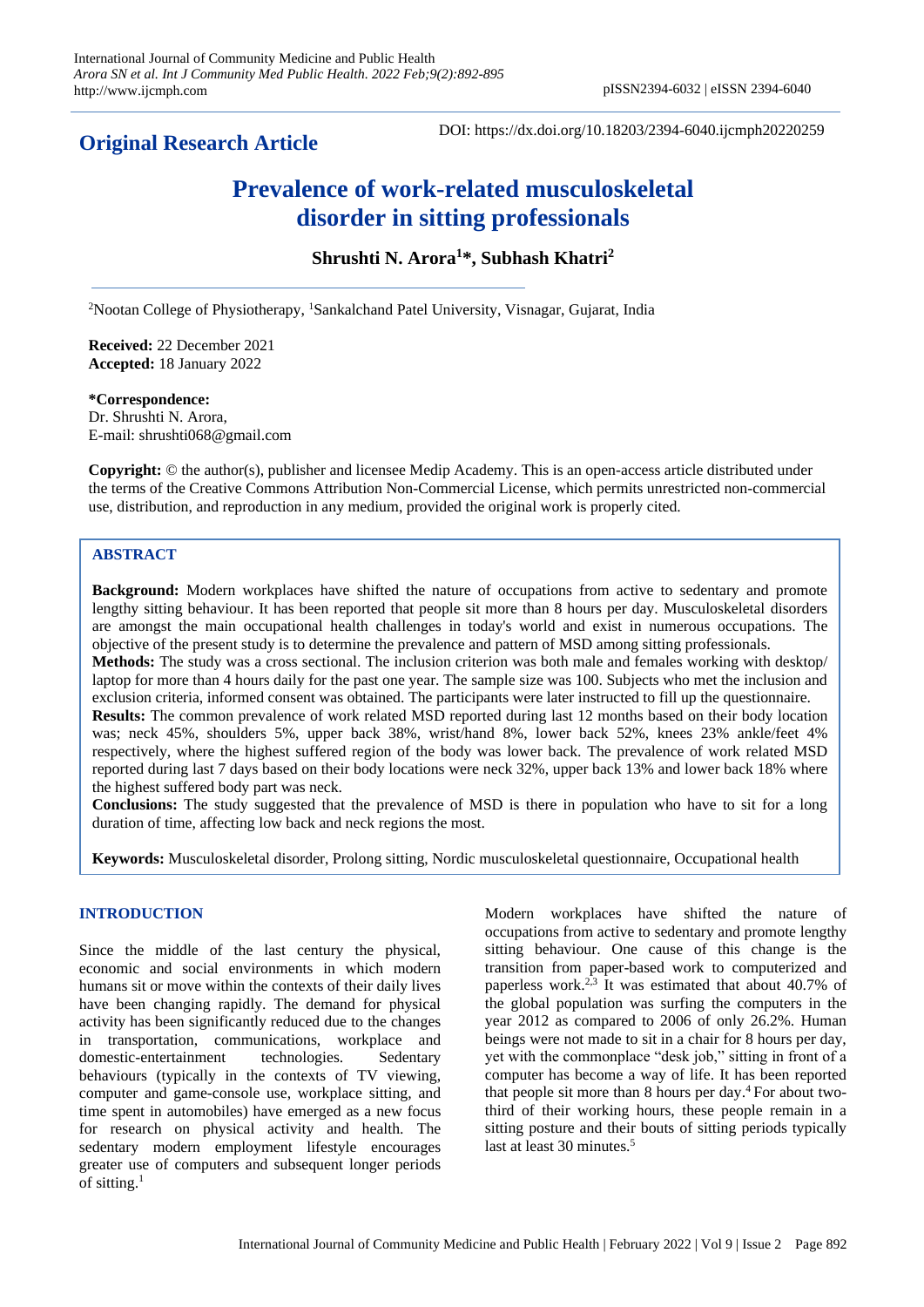Rapid technological development in the use of electronic data has affected both the employees and workplace. In recent years rapid use of computers has changed the work environment drastically. Various factors like personal factors, work related factors (WRF), psycho-social factors (PSF) can result in many health hazards like musculoskeletal disorder (MSD). From the literature review it is observed that the musculoskeletal disorder is very common among computer user's bank office employees. <sup>6</sup> Work-related musculoskeletal disorders have been investigated and reported for workers from various sectors in India. These include computer operators/keyboard users, goldsmiths, stone carvers and workers from shoe factory and woollen textiles. Studies have evaluated the general ergonomic risk factors and influence of psychosocial workplace risk factors on occurrence of musculoskeletal discomfort and other systemic problems.<sup>7</sup>

Musculoskeletal disorders (MSDs) are amongst the main occupational health challenges in today's world and exist in numerous occupations. $8-10$  These disorders comprise one of the major issues in the field of health.<sup>[11](https://cegh.net/article/S2213-3984(20)30086-5/fulltext#bib4)</sup> In many working populations, work related musculoskeletal disorders is responsible for morbidity and is known as an important occupational problem with huge compensation and health costs, decreased productivity, and lower quality of life.<sup>12</sup> According to the international labour organizations (ILO) report, out of the nearly 160 million work-related disorders occurring around the world annually, MSDs have been found to be the second most common occupational disease.13-15 MSDs have been defined as inflammatory and degenerative conditions that affect muscles, tendons, ligaments, joints, peripheral nerves, and supportive structures like intervertebral discs.<sup>16</sup> These problems consist of a wide variety of disorders that differ in intensity and symptoms and can result in mild and moderate symptoms or chronic and disabling conditions.<sup>17,18</sup>

#### *Objectives*

The objective of the present study is to determine the prevalence and pattern of MSD among sitting professionals and hence create awareness amongst all as it is rightly stated that prevention is better than cure.

## **METHODS**

The study was a cross sectional with professionals who have to sit for a long time at work as the study population. The inclusion criterion was both male and females working with desktop/laptop for more than 4 hours daily for the past one year. The exclusion criterion were those subjects not willing to participate in the study, subject with previous history of musculoskeletal injury, incomplete questionnaire and pregnant women. The sample size was 100.

The sampling method used for the survey was non probability purposive sampling. Using the available data , the subjects were contacted and explained about the study. Among those who met the inclusion and exclusion criteria, informed consent was obtained. The participants were later instructed to fill up the questionnaire. The survey questionnaire had two parts, part 1 contained personal details such as age, gender, job details like working hours per day, experience in years. Part 2 contained Nordic musculoskeletal questionnaire (NMQ). This is a standardize questionnaire that includes information on musculoskeletal complains affecting the body regions namely: neck, shoulders, upper back, elbow, wrist/hands, lower back, hip/thighs, knees, ankle/feet.

#### **RESULTS**

The data entry and analysis was performed with SPSS version 16. The final data was summarized into percentage and analysed by cross tabulation for different variables. The total numbers of sitting professionals studied were 100. The overall mean age were 34.62±2.45 years ranging from 22 to 51 years. The participants worked in the company for an average of 8.22±3.28 hours per day. Their average experience was 4.55±1.66 years, ranging from 1 to 6 years. The summary of demographic variables collected from study participants are presented in (Table1).The study population had 72% (72/100) were males and 28% (28/100) were females.

## **Table 1: Descriptive statistics for demographic variables collected from study participants.**

| <b>Variables</b>             | <b>Minimum</b> | <b>Maximum</b> | <b>Mean</b> + SD |
|------------------------------|----------------|----------------|------------------|
| Age (years)                  | 22             | 51             | $34.62 + 2.45$   |
| <b>Experience</b><br>(years) |                | h              | $4.55 \pm 1.66$  |
| Working hours $\frac{7}{7}$  |                | 11             | $8.22 + 3.28$    |

According to the results of NMQ prevalence of work related MSD in last 12 months and during last 7 days was calculated. The common prevalence of work related MSD reported during last 12 months based on their body location was; neck 45%, shoulders 5%, upper back 38%, wrist/hand 8%, lower back 52%, knees 23% ankle/feet 4% respectively, where the highest suffered region of the body was lower back. The prevalence of work related MSD reported during last 7 days based on their body locations were neck 32%, upper back 13% and lower back 18% where the highest suffered body part was neck. Details of work related MSD prevalence based on the body location (Table 2).

#### **DISCUSSION**

Amongst different occupational groups and across national borders there is a variation in prevalence of work related musculoskeletal disorders. In a study by Saleem et al the prevalence of work related MSD among software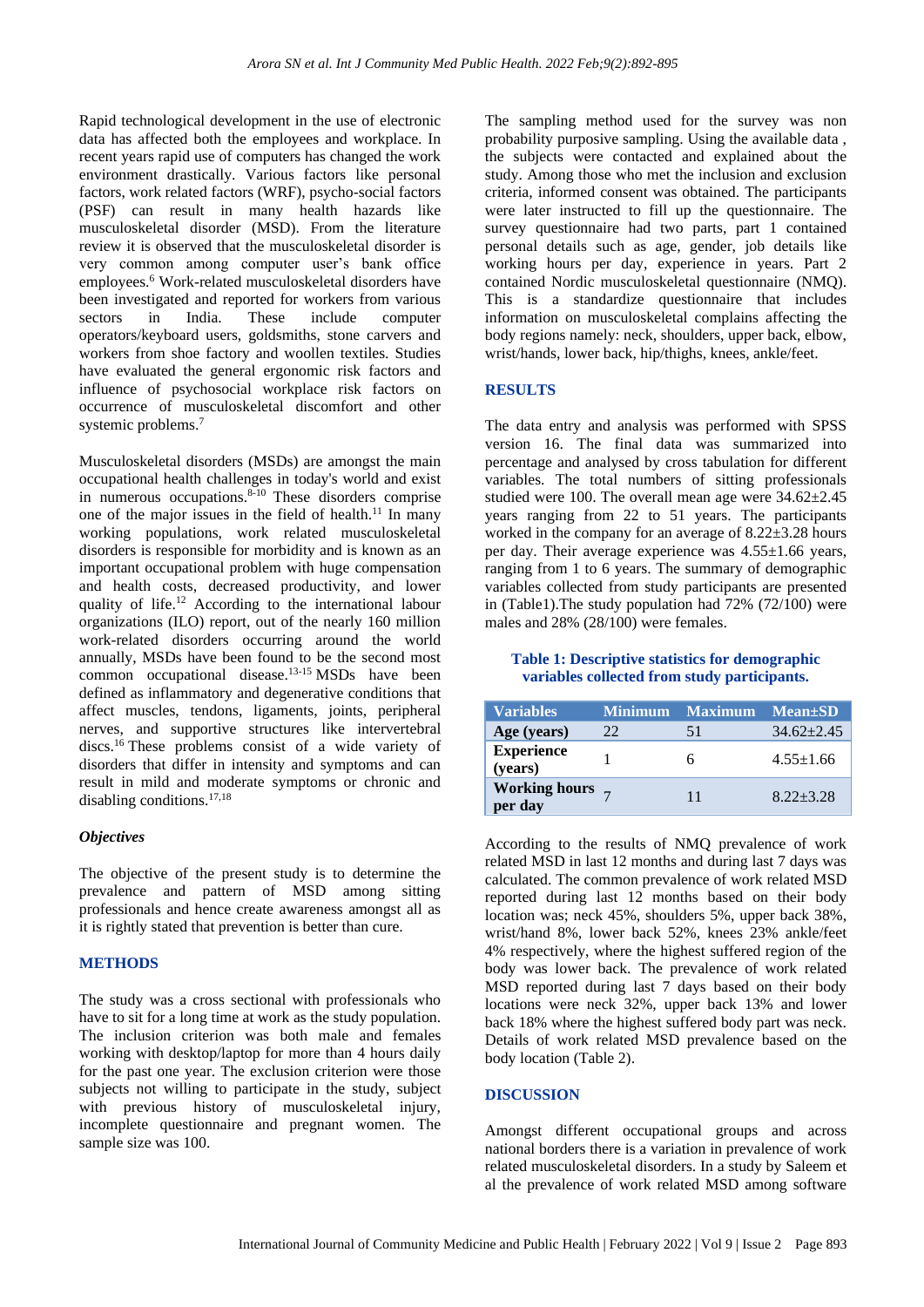professionals were found to be 69% during last 12 months which implies that almost 3 out of every 4 professionals suffer from this condition and 49.2% during last 7 days and annual disability was 16.6%.<sup>19</sup>

| <b>Table 2: Details of work related MSD prevalence</b> |  |  |  |  |  |  |
|--------------------------------------------------------|--|--|--|--|--|--|
| based on the body location.                            |  |  |  |  |  |  |

| Human<br>body<br><b>location</b> | <b>Prevalence of work</b><br>related MSD during<br>last 12 months |      | <b>Prevalence of</b><br>work related<br><b>MSD</b> during<br>last 7 days |          |
|----------------------------------|-------------------------------------------------------------------|------|--------------------------------------------------------------------------|----------|
|                                  | N                                                                 | $\%$ | N                                                                        | $\%$     |
| <b>Neck</b>                      | 45                                                                | 45   | 32                                                                       | 32       |
| <b>Shoulder</b>                  | 5                                                                 | 5    | 0                                                                        | $\Omega$ |
| <b>Upper back</b>                | 38                                                                | 38   | 13                                                                       | 13       |
| <b>Elbows</b>                    | 0                                                                 | 0    | 0                                                                        | $\Omega$ |
| Wrist/hand                       | 8                                                                 | 8    | 0                                                                        | 0        |
| Lower<br>back                    | 52                                                                | 52   | 18                                                                       | 18       |
| <b>Hip/thigh</b>                 | 0                                                                 | 0    | 0                                                                        | 0        |
| <b>Knees</b>                     | 23                                                                | 23   | $\mathcal{O}$                                                            | 0        |
| <b>Ankle/feet</b>                | 4                                                                 | 4    |                                                                          | 0        |

Very few studies on prevalence of work related MSD in sitting professionals have been done in the general population. Study by Sharma et al in Delhi reported prevalence of work related MSD ranging from 20- 93.3% in the studies population.<sup>20</sup> The prevalence of MSD had been reported in many previous studies with female predominance in the general population. This may be due to the cultural factor that females, in addition to the software job, have to look after the family and kids at home. The present study did not found such prevalence as the female population was less than that of male population. Professionals with long years of exposure to computer sitting have been found as a risk factor for MSD, the study by Kirhonrn et al showed an association between MSD and experience but the present study did not find any association between experience and MSD.21,22

Daneshmandi report revealed that neck (53.5%) lower back (53.2%) and shoulder (51.6%) symptom were the most widespread disaster among the office works in past 12 months due to prolong sitting.<sup>23</sup> These data correlated with our study where in past  $12$  months the body region where the participants felt pain and discomfort was lower back 52% followed by neck; 455, upper back 38%, knee 23%, hand 8%, shoulders 5% and ankle and feet 4%.

One of the major reasons for lower back and neck to be the most prevalent area is poor sitting posture. Working with a computer requires maintaining a seated posture for a long time, and therefore, it is very difficult to maintain correct posture.<sup>24</sup> People tend to change their posture according to habits, such as slouching and crossing the legs, and they maintain a bad posture regardless of their recognition of incorrect posture and desire to maintain

correct posture. If incorrect postures become a habit at an early age, individuals maintaining those postures may adapt and consider them comfortable, and this can cause strain on the spine, pelvis, muscles, tendons, joints, bones, and discs, which can lead to fatigue and deformation.<sup>25</sup> Thus, incorrect habits, such as excessive use of computers, use of desks and chairs without proper height, lack of health care education, lack of exercise, carrying heavy school bags, and inappropriate postures when studying or watching television, affect the shape of muscles, deform the skeleton, and cause abnormal development, which prohibit the maintenance of correct posture.26,27 Incorrect posture has many negative effects on the spine. Moreover, such a posture indicates an incomplete relationship among body parts, and it creates inefficient balance owing to stress on the supporting structures of the body and prevents proper functioning of the structures of the body.<sup>27,28</sup> To prevent these health problems, the sitting behaviour of office workers must be improved, interventions used to treat ergonomic MSDs which includes, ergonomic modification, rest breaks, and workplace exercise.

#### *Limitations*

Limitations of current study were; the purposive sampling limits the generalizability. Causation cannot be infested with this design. More research, especially longitudinal studies is needed to find the strength of association between MSD and demographic factors.

#### **CONCLUSION**

The study suggested that the prevalence of MSD is there in population who have to sit for a long duration of time, moreover affecting low back and neck regions the most. To prevent this MSD incorporation of ergonomics in the working environments is the best option. Also strategies to modify life style and work style should be implemented to reduce the risk of MSD. Therefore, appropriate prevention and intervention strategies must be emphasized to ensure a healthier working atmosphere in order to improve their productivity from the organizations point of view. The present study is thus a wakeup call for professionals. It is recommended that awareness education and training programs on prevention and coping strategies for MSD must be made mandatory for professionals who need to sit for a long duration.

*Funding: No funding sources*

*Conflict of interest: None declared Ethical approval: The study was approved by the Institutional Ethics Committee*

#### **REFERENCES**

1. Owen N, Healy GN, Matthews CE, Dunstan DW. Too much sitting: the population-health science of sedentary behavior. Exercise Sport Sci Rev. 2010; 38(3):105.